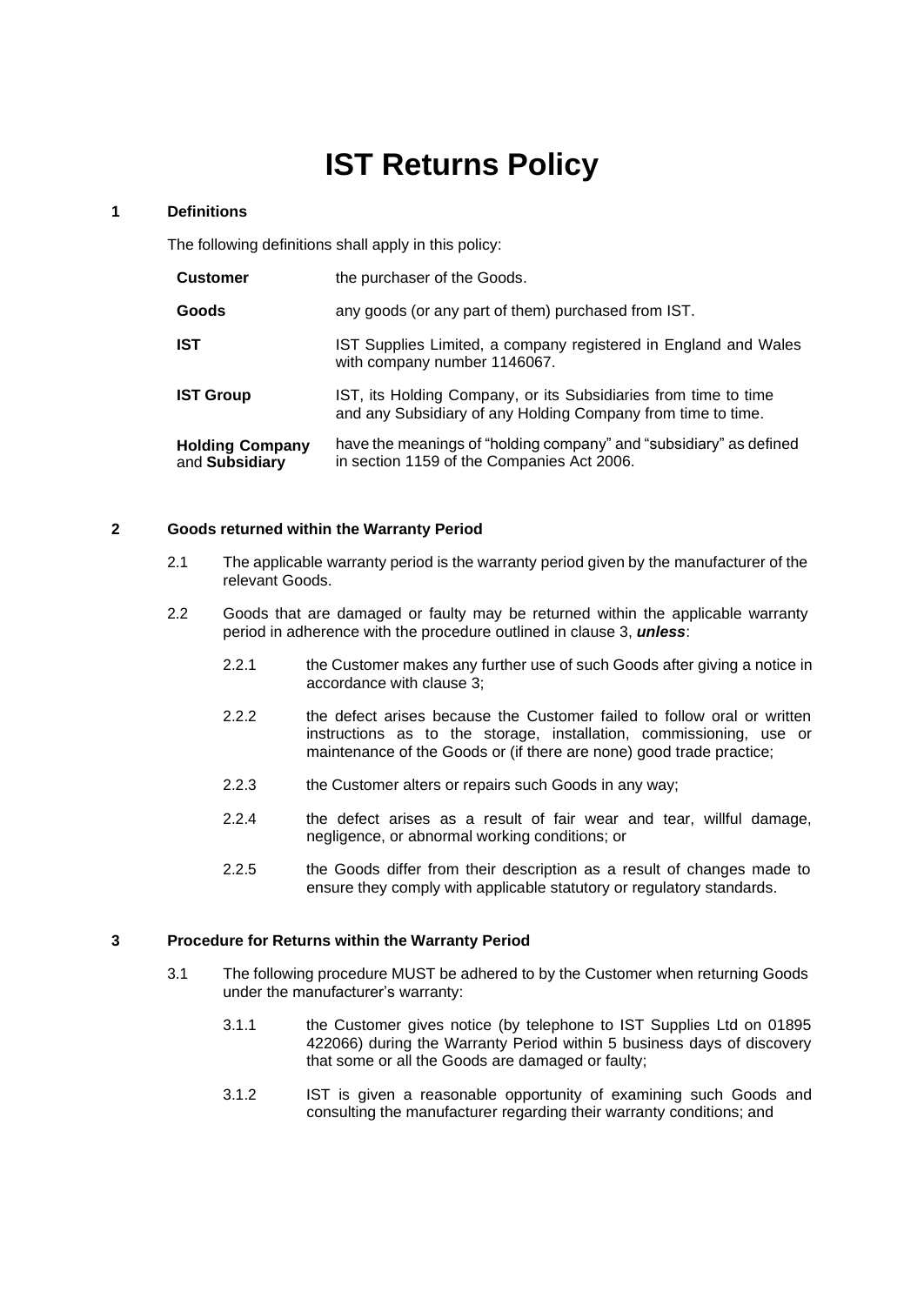3.1.3 the Customer (if asked to do so by IST) returns such Goods to IST' place of business at the Customer's cost.

IST shall, at its option, replace or have repaired the defective Goods, or refund the price of the defective Goods in full.

- 3.2 IST may, but shall not be obliged, to send replacement Goods (**Advance Replacement**) for any Goods returned under the manufacturer's warranty in accordance with clause 2 If, on receipt of the returned Goods, IST or the relevant manufacturer of the Goods determines that such Goods do comply with the warranty in clause 2
	- 3.2.1 IST will invoice for the Advance Replacement and any delivery charges incurred in relation to the same; and
	- 3.2.2 the Customer shall pay for the Advance Replacement and such delivery charges in line with their standard trading terms.
- 3.3 Except as provided in this policy, IST shall have no liability to the Customer in respect of Goods that are found to be faulty or damaged under warranty.
- 3.4 The terms of this policy shall apply to any repaired or replacement Goods supplied by IST under clause 3.2.

#### <span id="page-1-0"></span>**4 Returns where the Goods are no longer required by the Customer**

- 4.1 The Customer may return Goods to IST where they are no longer required provided:
	- 4.1.1 the Goods were delivered to the Customer less than 3 months prior to the date of return;
	- 4.1.2 the Goods are returned in the original packaging without defacement or alteration.
	- 4.1.3 the Goods have not been used and are in good condition and "as new"; and
	- 4.1.4 the Goods are returned in accordance with clause [5.](#page-3-0)
- 4.2 On receipt of returned Goods IST shall inspect the Goods and shall, as soon as reasonably practicable, confirm to the Customer if the returned Goods are eligible for return in accordance with this clause [4.](#page-1-0)
- 4.3 Any refund given by IST for Goods returned in accordance with this clause [4 s](#page-1-0)hall be reduced by a handling fee which shall be:
	- 4.3.1 Whichever is the higher of:
		- 4.3.1.1 25% of the price paid by the Customer for such Goods; and
		- 4.3.1.2 the sum of:
			- (a) the handling fee charged to IST by the manufacturer of the Goods; and
			- (b) the costs incurred by IST in connection with the return of Goods to that manufacturer.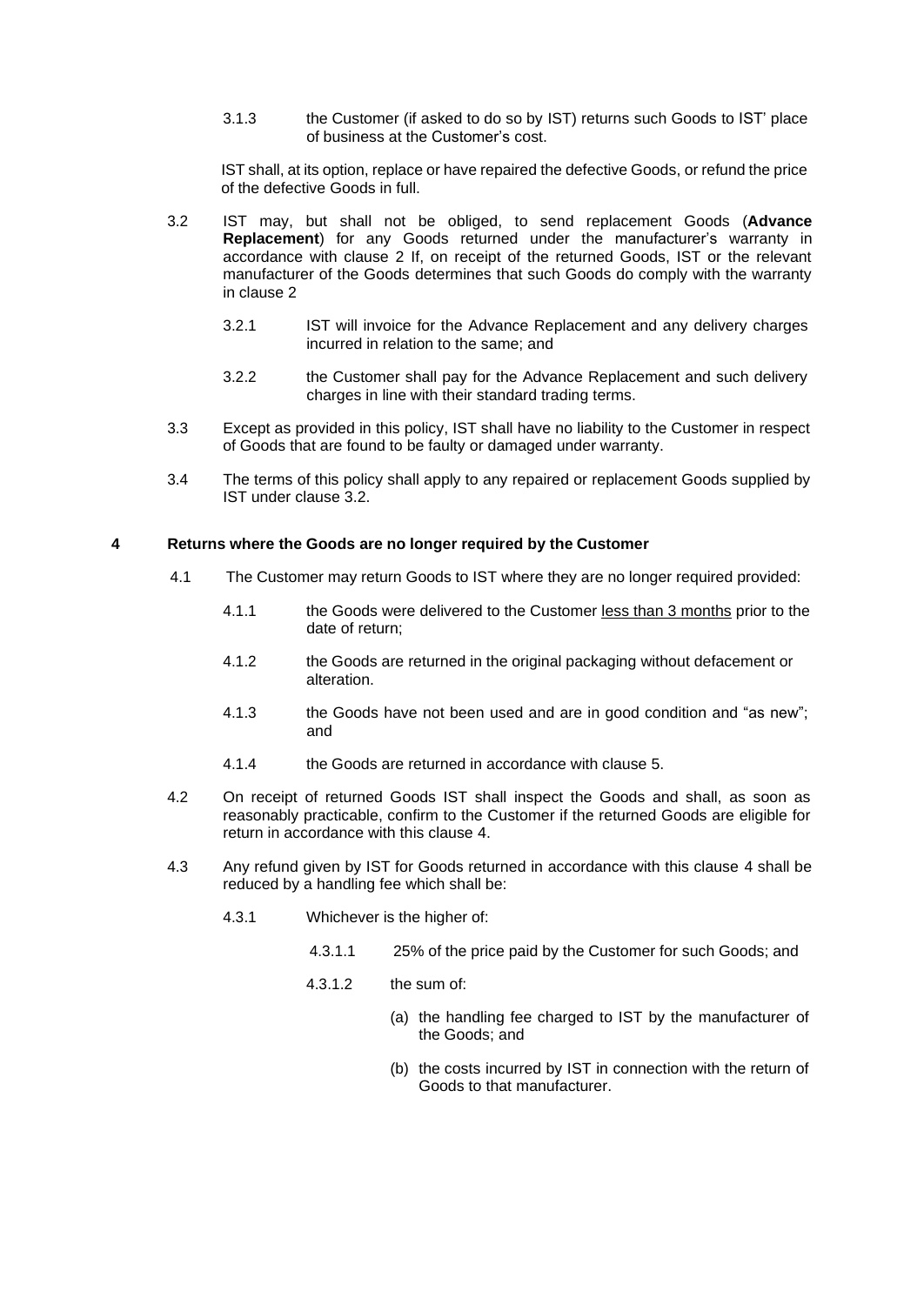- 4.3.2 Goods that are bespoke or "made to order" i.e. specifically made according to the customer's specifications or requirements, then the manufacturers Cancellation and Returns Policy for these Goods applies.
- 4.3.3 All goods coded "RC" on the sales documentation provided by IST Supplies Ltd (included but not limited to quotes, sales orders, order acknowledgements, invoices) will incur a charge as outlined in clause 4 without exception and will be subject to the supplier's return policy.

# **5 All Returns**

If the Customer is permitted, in accordance with this policy, to return any Goods, the Customer shall:

- 5.1 telephone IST on 01895 422066 and request a returns code (**RMA Code**); and
- 5.2 send the Goods to IST with an accompanying note stating:
	- 5.2.1 the Customer's name and address.
	- 5.2.2 the IST order reference from the Customer's purchase of the Goods.
	- 5.2.3 the RMA Code; and
	- 5.2.4 a brief description of the reason for the return.

# **5.3 All returned goods to be received in the warehouse of IST within 21 days of RMAcode being issued.**

# **6. Cancellation Policy**

The Customer may cancel their order prior to shipment or dispatch but in doing so accept liability for any costs incurred. Costs incurred refers to but are not limited to;

- o Re-stocking fees charged by the manufacturer for non-stock items
- o Cancellation fees charged by the manufacturer for non-stock items

Where Goods are bespoke or "made to order", i.e. specifically made according to the customer's specifications or requirements then the manufacturer's Cancellation and Returns Policy for these Goods applies